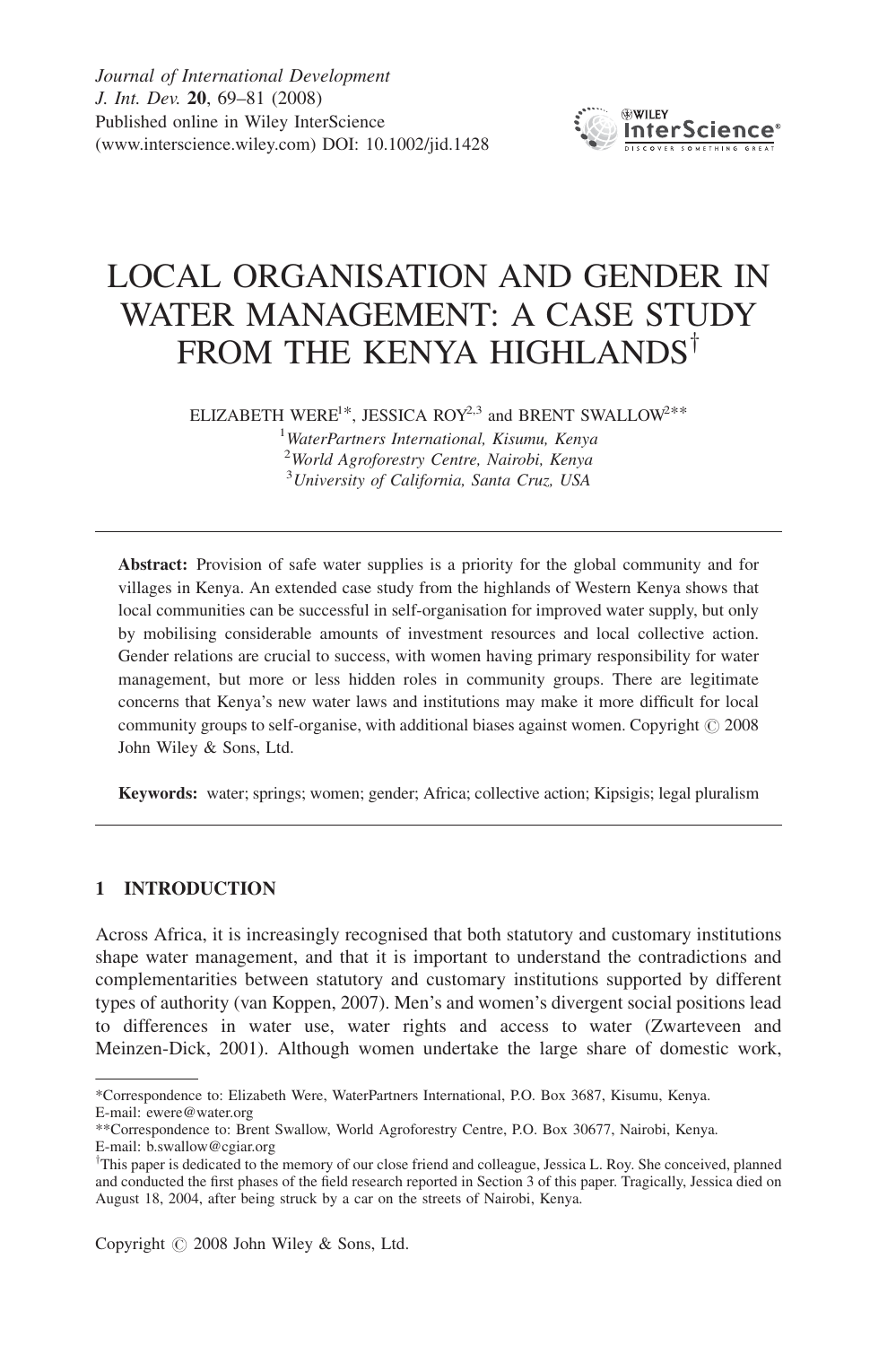they receive fewer benefits since most of their work goes unpaid (Suda, 2000). Their ability to effectively manage water resources is compromised as men control land, finances, industry and government, and thus access to water (Crow and Sultana, 2002). Moreover, legal or formal water rights are usually vested in the presumed household heads, typically men. Exclusion of women is also common in water management structures— from the local to the basin level—that tend to be dominated by men, particularly large-scale water users and administrative, political and economic elites (Guerquin et al., 2003).

To increase the sustainability of development projects amidst concerns for environmental conservation and equitable distribution of benefits, the global community has increasingly advocated for the involvement of both men and women as equal partners in development projects. A World Bank review of 121 rural water supply projects concluded that women's participation strongly enhanced project effectiveness and sustainability (Nishimoto, 2003). In Malawi, sustainability of a government program to supply piped water to 50 rural and peri-urban districts was at risk of collapse when male-dominated committees collected fees irregularly, failed to adhere to agreed times for opening and closing taps and mismanaged funds collected. Also, user groups and committee meetings were rarely held as most men worked away from their homes. To improve management of water points, users were encouraged to elect 60 per cent women and 40 per cent men to committees (Maharaj *et al.*, 1999). At the same time, both men and women were sensitised on the benefits of involving women in committees. Under the new structure, projects bills were paid on time, membership grew, meetings became regular and attendance at these meetings increased substantially (Maharaj et al., 1999). Elsewhere, success in the Philippines Communal Irrigation Project was attributed to integration of women in project operations. As in Malawi, the involvement of women in membership increased payment of fees as women controlled household finances (Nishimoto, 2003).

This paper explores the relationship between gender relations and collective action in three community water projects in the Western Kenya Highlands that have successfully mobilised local investment for water systems.<sup>1</sup> Attention is focused on Kericho district, where access to safe water remains a challenge despite the presence of having numerous permanent springs and receiving rainfall in excess of 1500 mm a year. Also, the area is inhabited by Kipsigis Kalenjin ethnic group which has relatively strong norms regarding the distinct roles and responsibilities of women and men (Were et al., 2006).

The paper is organised as follows. Section 2 reviews the institutional context of community water management in Kenya, particularly in Kericho district. Section 3 describes and analyses water management institutions and gender relations in Ketitui sub-location, drawing upon data from individual and group interviews conducted in the sub-location. Section 4 presents conclusions and draws implications.

# 2 COMMUNITY MANAGEMENT OF WATER IN KENYA

Kenya receives less than  $650 \text{ m}^2$  of freshwater per person per year, making it one of the most water scarce countries in Africa and the world (WRI, 2003). Although the country experiences high rainfall variability, the water sector in Kenya is characterised by low investment and extensive degradation of existing resources (Were *et al.*, 2006). Inadequate access to safe and sufficient water presents enormous challenges as only approximately

<sup>&</sup>lt;sup>1</sup>This paper draws heavily upon CAPRi Working Paper #51 by Were et al. (2006).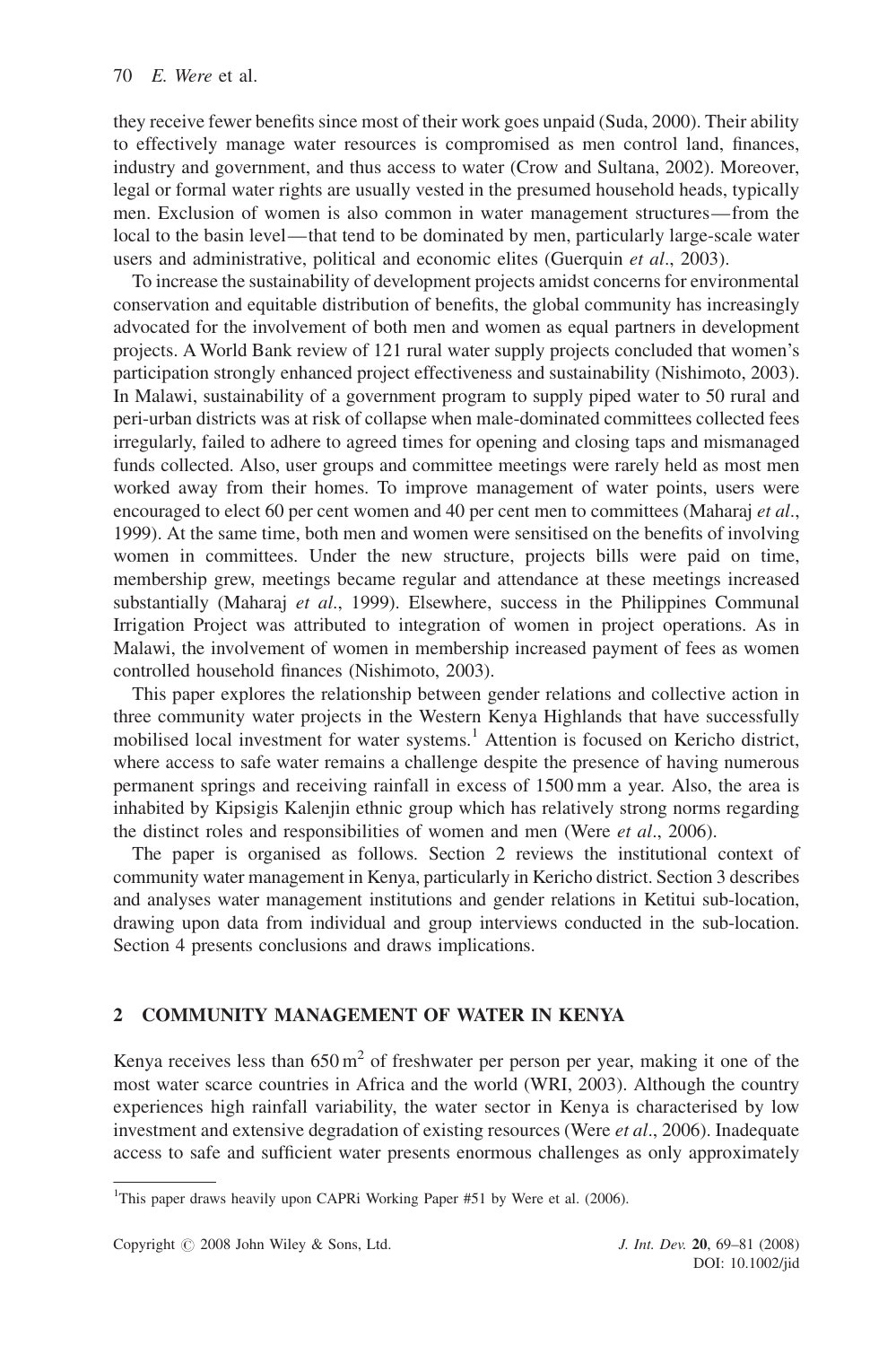12 per cent of rural Kenyans have household water connections (WHO/UNICEF, 2004) and approximately two-thirds of poor rural households depend on unprotected sources of water—wells, rivers, lakes, ponds and rainwater (Katui-Katua, 2004; WHO/UNICEF, 2004).

After decades of numerous and piecemeal reforms towards privatisation of water supply and efficient management of water resources, the Government of Kenya enacted a new Water Act in 2002 that prescribes changes in the governance of water resources. The Water Act relegated the Ministry of Water and Irrigation to a policy and coordinating agency and vested management of water resources in the Water Resource Management Authority and that of regulating water supply in the Water Service Regulatory Board. In this framework, community water is supplied by Water Service Providers, including water user associations, selected and regulated by the Water Service Regulatory Board. The act institutes user fees and accordingly, any entity that supplies water to more than 10 customers or group members must go through a protracted process of application and review with the new water management institutions (GOK, 2002).

Involvement of community members in the provision of water supply through self-organised groups can be traced back at least to the 1980s when the government acknowledged that there was a need for local initiatives to improve the supply and management of water resources in rural areas. This was strengthened by *harambee*, the local spirit of working together to solve problems, which was introduced at independence as a slogan and persists as a means for mobilising collective action today.

Community management of water has increased over the years and by 2000, 30 per cent of the 8 million people in rural Kenya with access to improved water were served by community-managed water supply schemes (Njonjo and Lane, 2002). Forty per cent of villages in Western Kenya rated improved water management as one of their top three village priorities, an indication that water resource management remains a top priority in rural communities (Swallow, 2005). On ownership, the regional Lake Victoria South Service Board estimates that 28 per cent of all water supplies in Kericho district are owned by communal groups (Onyango, 2005; unpublished data). In addition, a census of 135 springs in Kericho district revealed that 18 per cent were managed by local self-organised groups and 19 per cent were managed by external groups, including roughly equal numbers of church organisations, development projects government agencies, international organisations and local authorities (D. Bundotich, 2005; unpublished data).

Community associations in Kenya are diverse in nature and capacity, ranging from fairly sophisticated systems with well-structured tariffs, to simple gravity schemes operated without formal processes (Njonjo, 1997). Even though the state is still seeking to engage local communities in the supply and management of water resources, it is not clear how these groups are formed, who makes up the membership or who is excluded. Nor is it clear how group structure influences institutional efficiency and the distribution of benefits. The new water law also fails to recognise the importance of gender relations, and specifically the participation of women, in managing water resources. This is against the backdrop that women are the main users and managers of water across the nation (Suda, 2000; Katui-Katua, 2004; Were et al., 2006). This disparity in management and usage of water has resulted in poor performance of water projects in Kenya and other developing nations (Maharaj et al., 1999; Suda, 2000; Nishimoto, 2003). Meinzen-Dick and Zwarteveen (1997) argue that as a source of power differences, gender influences effective management of natural resources but is often ignored when states decentralise the management of natural resources to communities. Vernooy (2006) argues that the exclusion of women in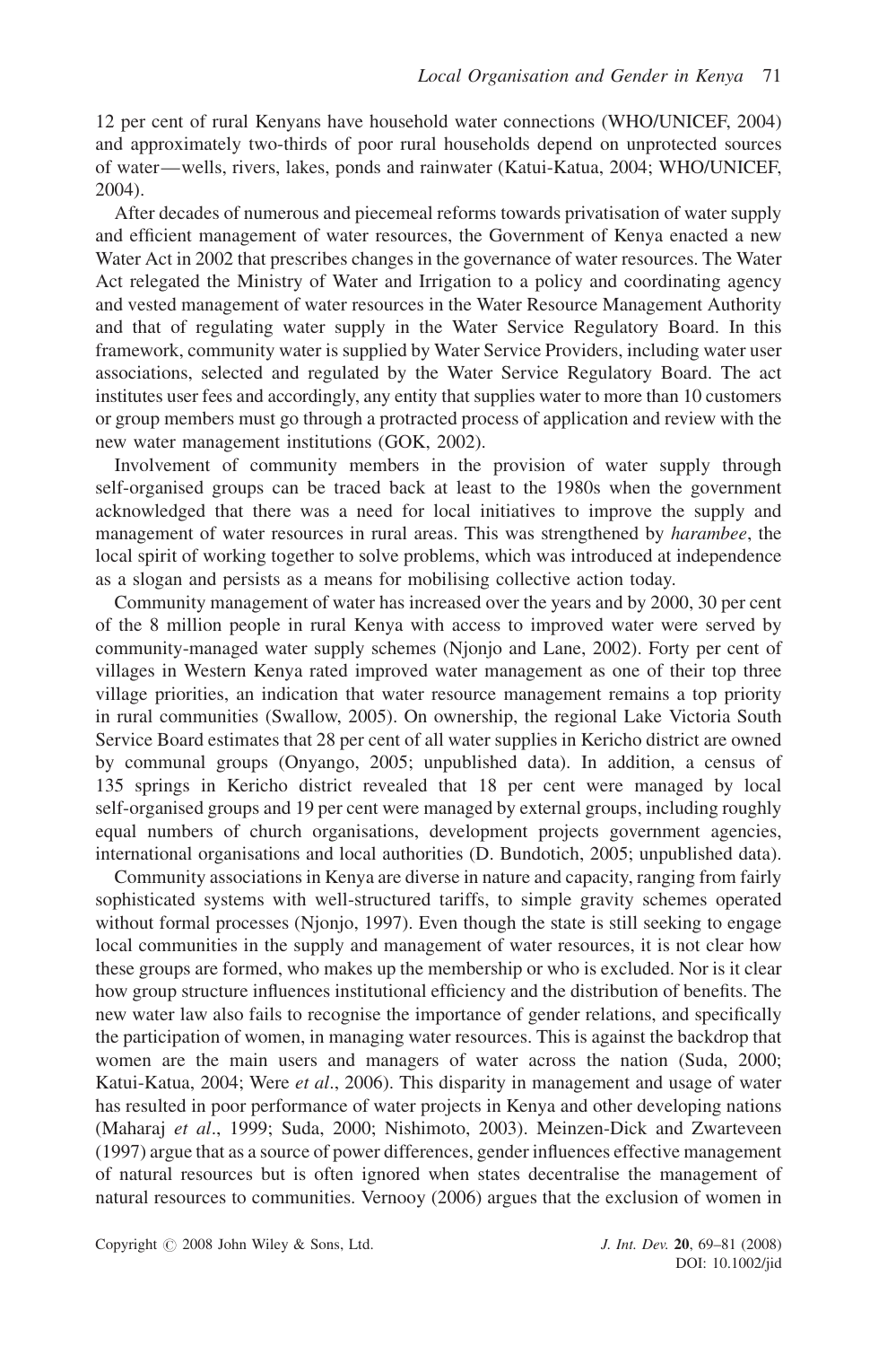decision making not only delays delivery of benefits but also affects equity and institutional efficiency unfavourably.

# WATER MANAGEMENT AND GENDER RELATIONS IN KETITUI SUB-LOCATION

# 3.1 Methodology

A study of poverty and property rights dynamics was conducted in Western Kenya in 2004–2005, including an intensive survey of five villages in Kericho. Villages of between 60 and 120 households were selected to be representative of the main ethnic groups, land tenure, land use and altitude. Through this process, Kiptegan village in Ketitui sub-location was selected as a Kalenjin-speaking area located at high altitude, with adjudicated land tenure and smallholder mixed agriculture.

In the first months of 2004, a week-long survey was undertaken in Kiptegan village by a six-person team that conducted interviews with key informants, a village representative group and 30 households. That study revealed that Ketitui sub-location contains a range of water management regimes, with two groups successfully operating piped water systems (Chesilot and Kiptegan), another group in the investment stage of a piped water system (Maimur) and several looser groups of people still drawing water from unprotected springs and streams. Ketitui sub-location was therefore identified for a follow-up study of local social organisation, impact of improved water supply and gender relations. The follow-up study was undertaken in stages between mid-2004 and mid-2005.

To investigate factors facilitating and hindering successful community organisation, focus group discussions were held with groups that had succeeded in providing piped water to group members, and with community members presently relying on unprotected sources of water. Separate group discussions were held with male members of Chesilot, Kiptegan and Maimur water projects, with groups of women who were at that time using, or will be using piped water supplied through those projects, and with women using unprotected springs and streams. One focus group discussion was also conducted with a mixed sex group of male and female residents of Ketitui sub-location, some of whom use piped water while the rest use unprotected springs. In addition, individual interviews were conducted with 30 adult women with homestead connections from Chesilot and Kiptegan protected springs, and with 39 adult women who used water from unprotected springs and streams.

# 3.2 Social Organisation for Improving Supplies

Community groups that organise to protect water sources and pipe water to their members' homesteads face substantial challenges. A group of neighbouring water users must first identify lack of water as a problem, prioritize improvement in water supply and organise themselves to develop an appropriate financing and operational plan. Successful establishment of water schemes also involves complex negotiations over land access and rights. A water group needs to identify and negotiate access to a spring that produces year-round water supply sufficient for members' collective needs. In Ketitui sub-location, all suitable springs are located on individual land. Water groups must therefore negotiate with the landowner for access to the spring and obtain rights to protect and maintain the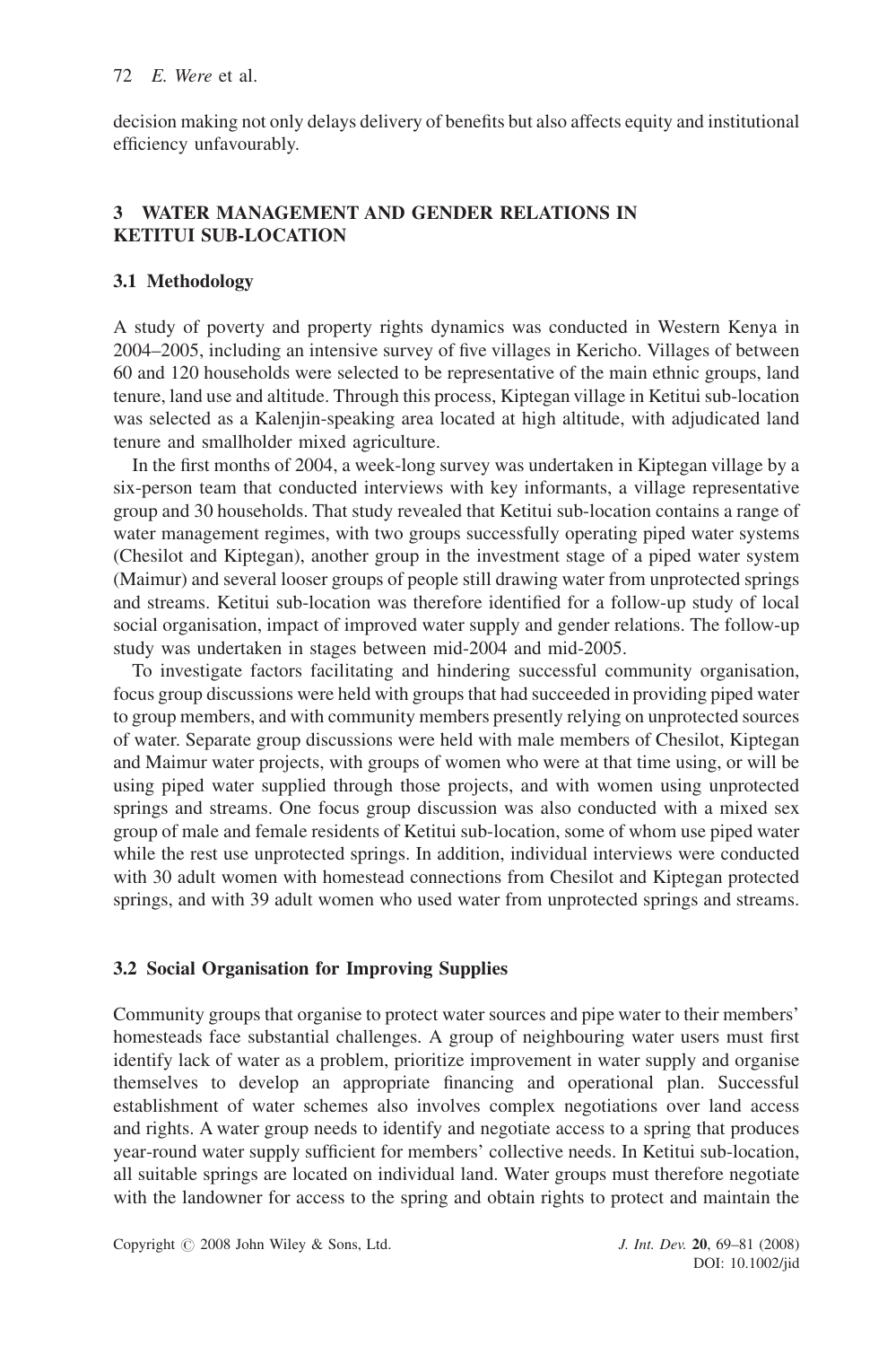water point. Depending upon the spring, the group may also need to negotiate with current users of the spring. Once access to the spring is established, then the group needs to design a system of pipes that will use pump or use gravity to carry the water across the landscape to the group members' homesteads. The right of way for distribution pipes must also be negotiated with all landowners whose land the pipes cross. Those negotiations are often very protracted.

Once springs are protected and pipes installed to distribute water downhill to members' homesteads, management and exclusion rights are held by members of the groups undertaking the investments. Groups establish and enforce rules on the use of the spring water. During dry seasons, water use is more tightly regulated and irrigation limited to the kitchen gardens of members.

The following sub-sections describe the origins of the Chesilot, Kiptegan and Maimur piped water projects, especially focusing on the negotiation processes that were followed.

#### 3.2.1 Chesilot water project

Initiated in 1997 by 10 male farmers interested in increasing productivity in dairy and tea farming, Chesilot water project was the first water association in the local vicinity. In the face of a severe drought, the group considered investing in a hydraulic pump that could pump water uphill from a stream. Three members of the group then went on an exchange visit to another village where they observed a gravity-feed system for piped water. The group decided to opt for this approach because it required less investment in capital than the hydraulic pump.

The number of local residents interested in the water project grew quickly and after a few months reached 26 members. After 6 months, the group had increased to 40 male members, at which time the committee decided to refuse any additional members. Registration with the Ministry of Water and Department of Social Services, protection of the spring, laying of pipes to members' homesteads and the building of a storage and treatment tank progressed in three stages between 1997 and 2002. The water that is delivered to individual homesteads is used for a variety of domestic purposes: watering dairy cattle, bucket irrigation of home gardens and bucket irrigation of tea seedlings.

A difficult part of the Chesilot water project was, and continues to be, the negotiations for access to the spring from which the water is drawn. In order to have sufficient pressure in the water taps, the group could tap into a spring located over 100 m upstream of the group member located furthest upstream. This meant that the group needed to negotiate an agreement with a landowner who would not benefit directly from a homestead connection. About 15 members approached the landowner of the spring who agreed that the group tap into the spring, on the condition that the group constructed three outlets in addition to their distribution outlet. This included an outlet for the landowner's sole use, a tap for other members of the local community, and a watering point for the landowner's cattle. The agreement was formalised by the signing of the 'no objection' agreement form by both the landowner and local government officer. Additional difficulties arose later when the male landowner died, and the land was inherited by his wife. The wife was not a party to the earlier negotiations. This will be discussed in more detail in a later section of this paper.

#### 3.2.2 Kiptegan water project

Ormrod (1999) postulates that imitation of behaviour is a strong force for diffusion and replication of technology. The success of the Chesilot water project in installing stand pipes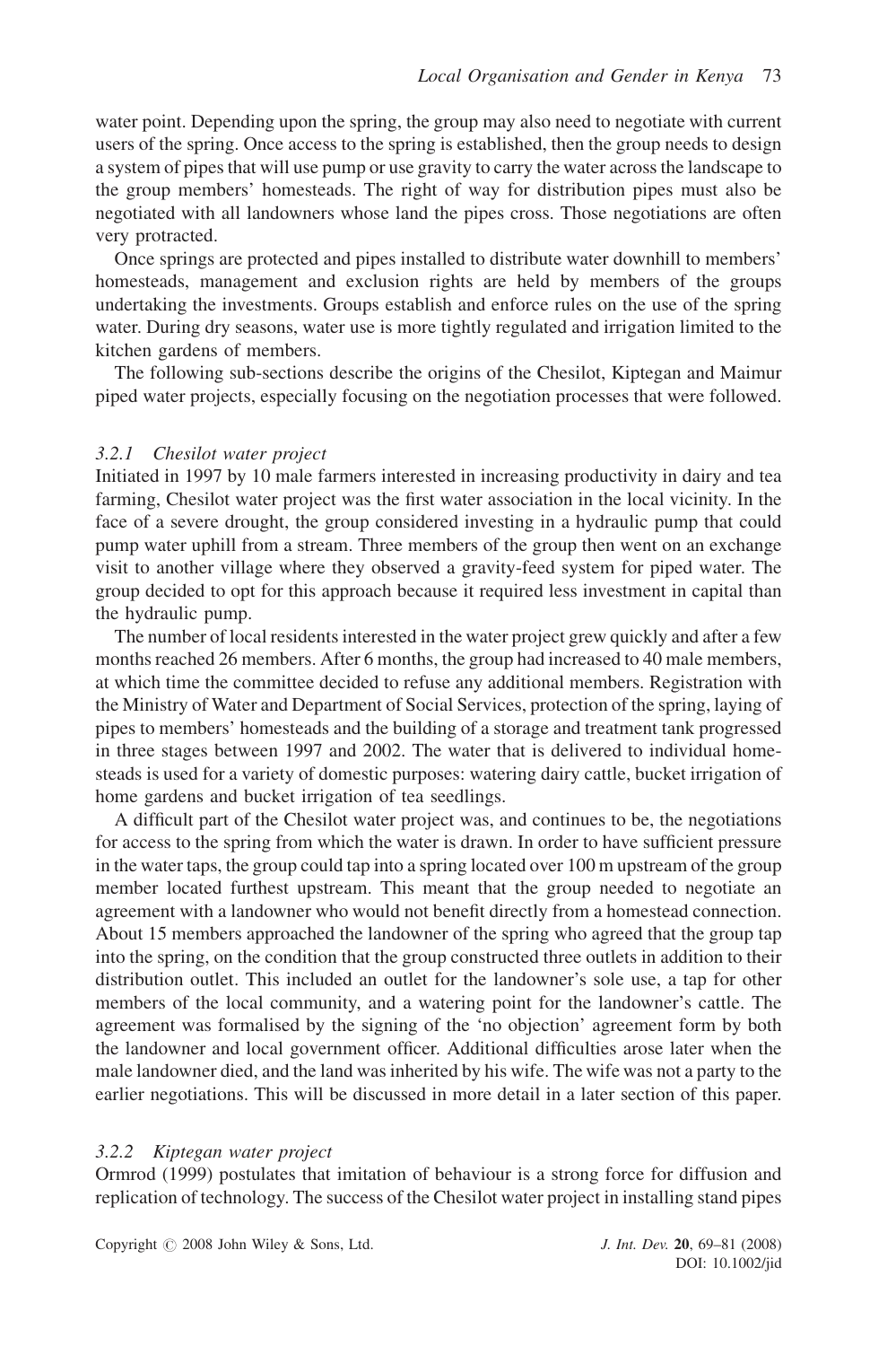in its members' homesteads set off the formation of the Kiptegan water project whose members aimed to improve the supply of water to their homesteads.

Kiptegan water project has 17 male members, whose households receive water at household taps; the project also provides piped water to a church. Like the Chesilot project, providing water to dairy cattle appears to be the main impetus for men's interest in the project. After a first unsuccessful attempt at a communal spring, the Kiptegan group settled for a second unused spring below the first. The unsuccessful negotiation at the communal spring pitted local women who had long used the spring against the downstream group of men who wanted to tap into the spring. Consequently, the group members consulted the landowner of the second spring, who was already a member of Chesilot water project and had water piped to his home. He readily allowed the group to use the spring as three of his sons would be members and would benefit from the project. The initial agreement was an informal verbal agreement, although he later signed the 'no objection' form provided by the Ministry of Water.

## 3.2.3 Maimur water project

The Maimur water project was at the initial stage of spring protection—excavation and laying of stones to construct the water reservoir—at the time of this study. The group consists of 40 households from Ketitui village and with the exception of one female member who owns the land supporting the spring, membership is limited to men. Ten initial group members approached the landowner to use the spring and pipe water to their homesteads. The landowner agreed on a condition that she would also benefit from the water supplied by the project and joined the group as a committee member. Nonetheless, she was reluctant to sign a formal agreement. The landowner is recognised as a committee member and committee meetings are held at her home. Her role on the committee gives her easy access to the committee's decisions about water access and allocation. Unlike the Chesilot and Kiptegan water projects, all members of the Maimur water project live upstream of the spring and thus will use a hydraulic pump to pipe water into their homesteads.

## 3.3 Composition of Groups

Although more than 80 per cent of households report women as the primary water collector and another 33 per cent as secondary water collectors (see Table 1), membership in all the

|                 | Most important<br>household water<br>collectors $(\% )$ | Second most important<br>household water<br>collectors $(\% )$ | Third most important<br>household water<br>collectors $(\%)$ |
|-----------------|---------------------------------------------------------|----------------------------------------------------------------|--------------------------------------------------------------|
| Wife            | 80.0                                                    | $\theta$                                                       | $\left( \right)$                                             |
| Husband         | 3.3                                                     | 16.7                                                           | 0                                                            |
| Male children   | 3.3                                                     | 6.7                                                            | 10                                                           |
| Female children | 3.3                                                     | 33.3                                                           | 0                                                            |
| Other           | 10.0                                                    | 6.7                                                            | 0                                                            |
| Missing         | 3.3                                                     | 36.7                                                           | 90                                                           |
| Total           | 100                                                     | 100                                                            | 100                                                          |
|                 |                                                         |                                                                |                                                              |

Table 1. Responsibilities for water collection  $(n = 30)$ 

Source: authors' analysis of data collected from 30 households in Kiptegan village in early 2004.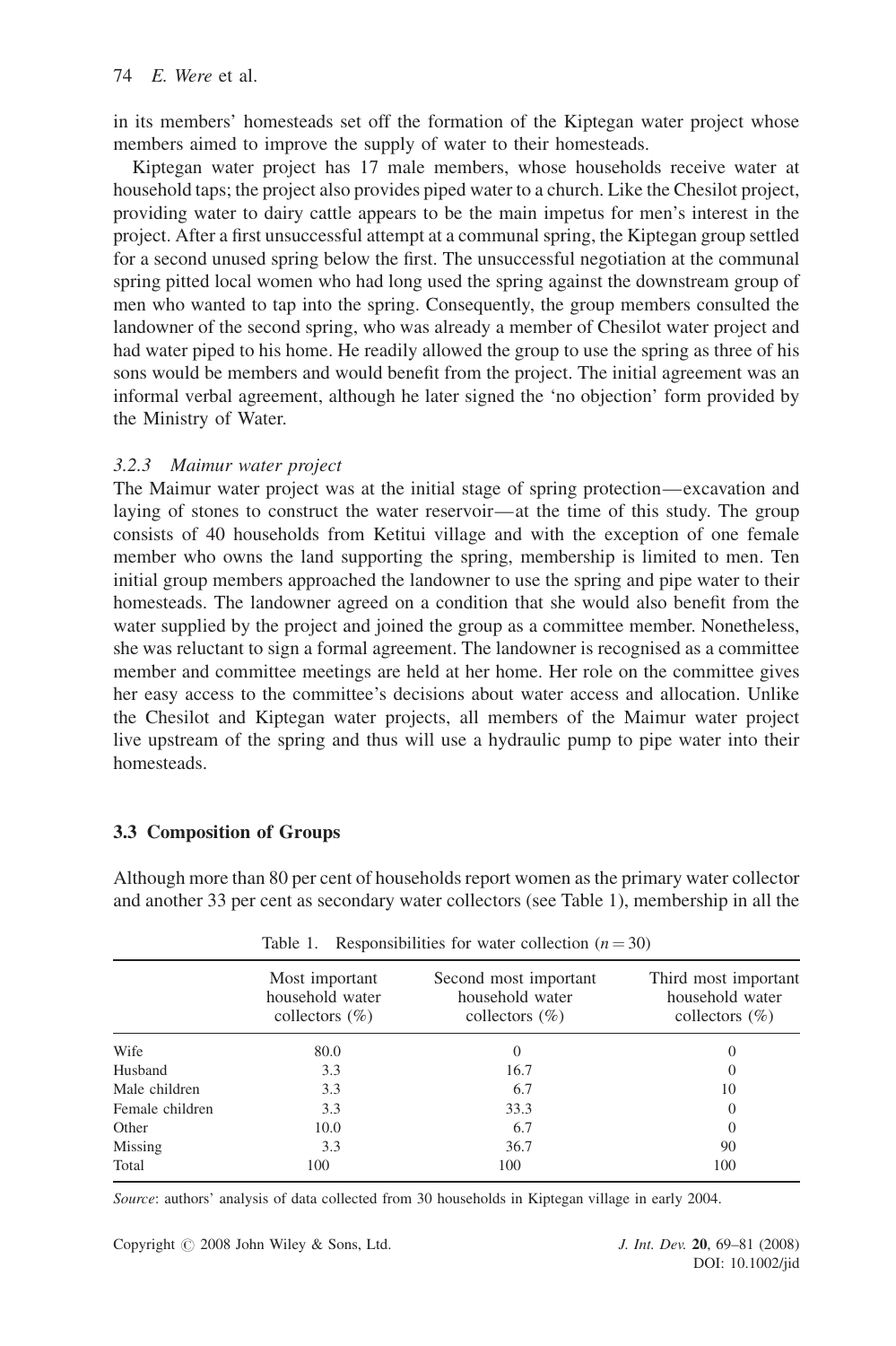water projects is largely limited to men. The participation of only one female as a group and committee member in all the three groups indicates low participation of women in decision-making positions. This is, however, not unique in the study area. Low involvement of women in community water associations and environmental conservation activities is common (Suda, 2000). This can be explained by a combination of socio economic and governance factors (Pandolfelli *et al.*, 2007). Firstly, the three groups belong to the Kalenjin community of Kenya where men largely own land and are expected to provide sufficient income for the needs of their families. Women on the other hand are expected to take care of home, children, tend cattle and work on their husbands' land (Sorensen, 1990). Secondly, men 'traditionally' engage in public activities while women's traditional activities are within the homestead. Participation in public fora and community groups are considered prerogatives of men. It is important to note that these 'traditions' were a result of colonial and post-colonial legal and governance structures which relegated Kalenjin women to the position of unpaid labourers on husbands' land from positions of being chief producers, traders and 'heads' of houses with residual rights to pass land on to their male heirs (see Peristiany, 1939; Orchardson, 1961).

Thirdly, the exclusive involvement of men in Chesilot and Kiptegan groups can also be explained by men's motivation to increase returns in dairy and tea farming. The study revealed that incomes from tea and dairy farming are for the most part controlled by men who, by virtue of being landowners secure membership in milk and tea cooperative societies where the products are sold. In contrast, women control income from indigenous vegetables and limited sale of milk within the village in return reducing their influence in the groups' activities, leading to their exclusion (Were  $et$   $al., 2006$ ). The situation was different in Maimur where women initiated the group formation to increase access and quality of water, but were still excluded from formal membership of the group. During the focus group discussions, the women acknowledged their inability to raise most of the funds required and looked upon their husbands to do so. The women also acknowledged the importance of adhering to cultural norms that dictate that men are expected to lead initiatives. This may be seen not only as submissiveness but also as a calculated move by the women to ensure a sense of ownership and prestige among men to motivate their contribution.

A further deterrent to the involvement of women in group membership and management is the fact that meetings are held in the evening, a time women are busy preparing evening meals and taking care of children. This was illustrated when on the death of a male member at Chesilot water project the widow was acknowledged as a member but her presence in the meetings was inhibited by their timing. She instead received information of deliberations at meetings from project leaders. Recently, she transferred her membership to her son who now attends the meetings. The largely exclusive involvement of men in water projects, while accepted, has resulted in the formation of women's groups, whose members feel marginalised from the formal water project yet feel they can still contribute towards its implementation albeit indirectly. Motivation for the formation of women groups can be seen in the words of one female villager drawing water from communal springs:

After members meet and agree on those to be given official positions women are mostly left out. The only option for women is to form their own group within the project and elect their own officials. For the group (women), they intend to finance part of the project costs. The women can contribute an amount decided by them in order to aid in the financing of the project.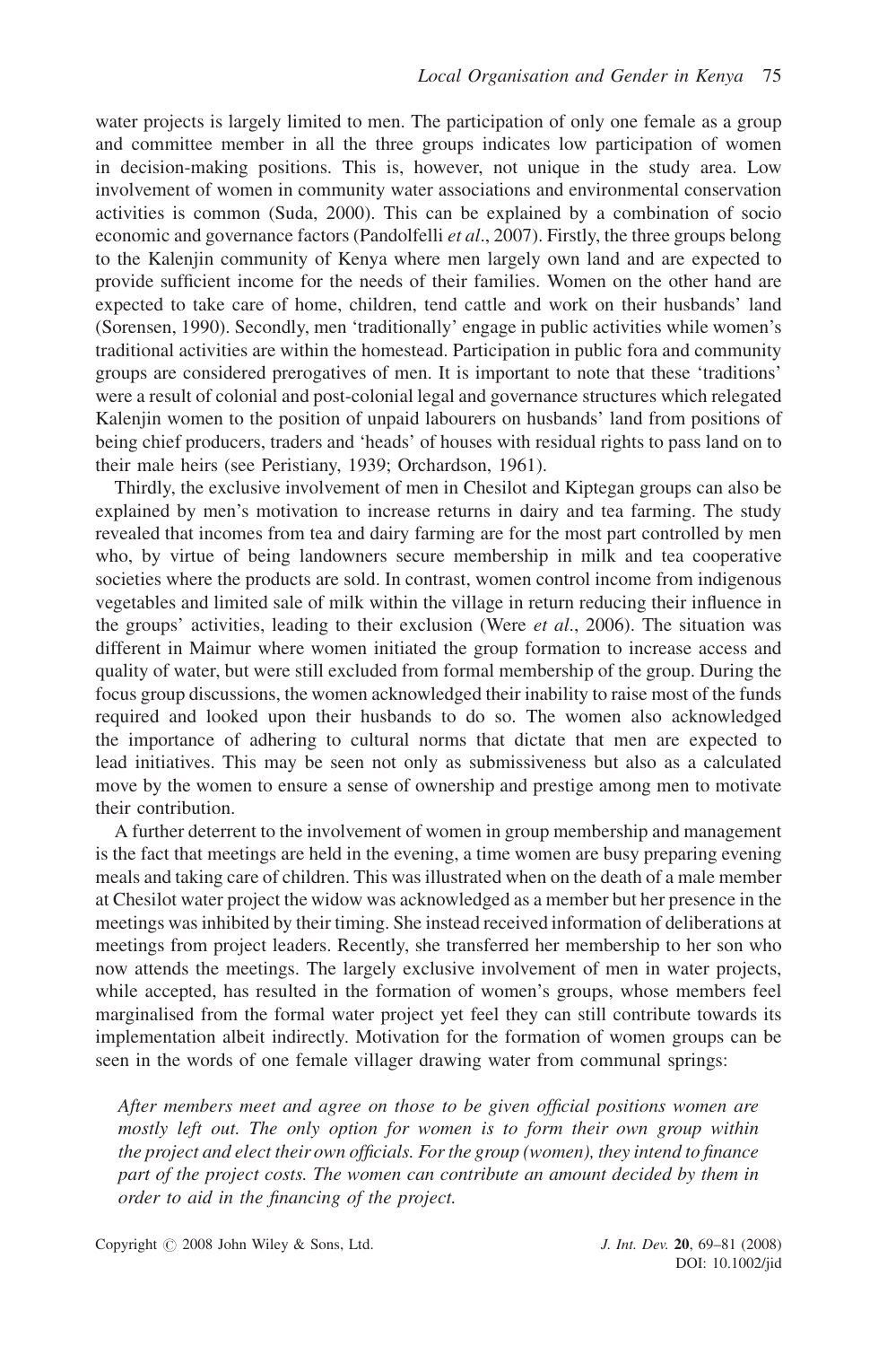Although women did not participate directly in these water groups, they did provide indirect support particularly through separate women's groups. The overlap of men's interest to get water for livestock and tea seedlings with women's concern to get water for domestic tasks and women's plots may also have been very important.

#### 3.4 Participation

To enhance water supply, men and women undertook different activities at various levels of project implementation. Men took leading roles at the initiation stage which involved forming group membership and negotiating access to reliable springs. Since land is predominantly held by men, negotiations are held with heads of households, usually men. The involvement of women as happened in the Maimur project is virtually unheard of in the Kalenjin Community where a woman owning land is expected to consult with male relatives who will represent her at the negotiation table (L. Onyango, personal communication, July, 2007).

Operations and daily coordination of activities in the water projects are coordinated by the male-dominated group and committee members. While the roles of women at the initial stages were not easily discernible, they should not be underestimated. The Maimur water project was initiated by women who held informal meetings at various springs as they drew water. Together, these women advocated for improved water supply, first by mobilising the users to separate the watering points for livestock and human use, and later by urging their husbands to protect the spring head and pump the water into their homesteads. At Chesilot and Kiptegan projects, women helped their husbands to raise the groups' registration fees. One member of Chesilot water project admitted joining the group out of his wife's initiative of raising the initial registration fee of US \$7 by selling two chickens.

During implementation phases, men harvested stones, excavated the spring head and protected it, dug trenches and laid pipes. They were also charged with the responsibility of raising most of the funds required during the implementation phase. In the Chesilot water project, the members negotiated for a group loan of \$3000 from a local Tea Savings and Credit Society. Step-by-step over this period, the group raised the equivalent of US \$5333 from its members, with each member contributing about \$133 to the capital investment and \$0.80 per month for maintenance. It is worth noting that the only external support that the group received during the implementation phases was in the form of technical advice from water department officers from the district office.

Women, although not members, were requested to volunteer and undertake specific activities. They prepared meals, an activity considered to be a woman's task and went a step further and ferried stones to the implementation sites and undertook duties (digging trenches, constructing the source and tank) assigned to their husbands when the latter were absent. In addition to paying registration and maintenance fees, women through their women groups also raised funds for the water project.

The Chesilot women's group was formed when wives of members of the Chesilot water project organised a festival to express their appreciation of their husbands' role in improving water supply. To raise funds, they engaged in informal labour groups (*morik*), harvesting and weeding farms for payment. Money obtained was invested in the planting of tea seedlings which were later sold for about \$350. A part of the proceeds was distributed amongst members and the balance used to purchase maize to be put aside and sold at a higher price during the dry season. Each woman also contributed about \$7 to repay loans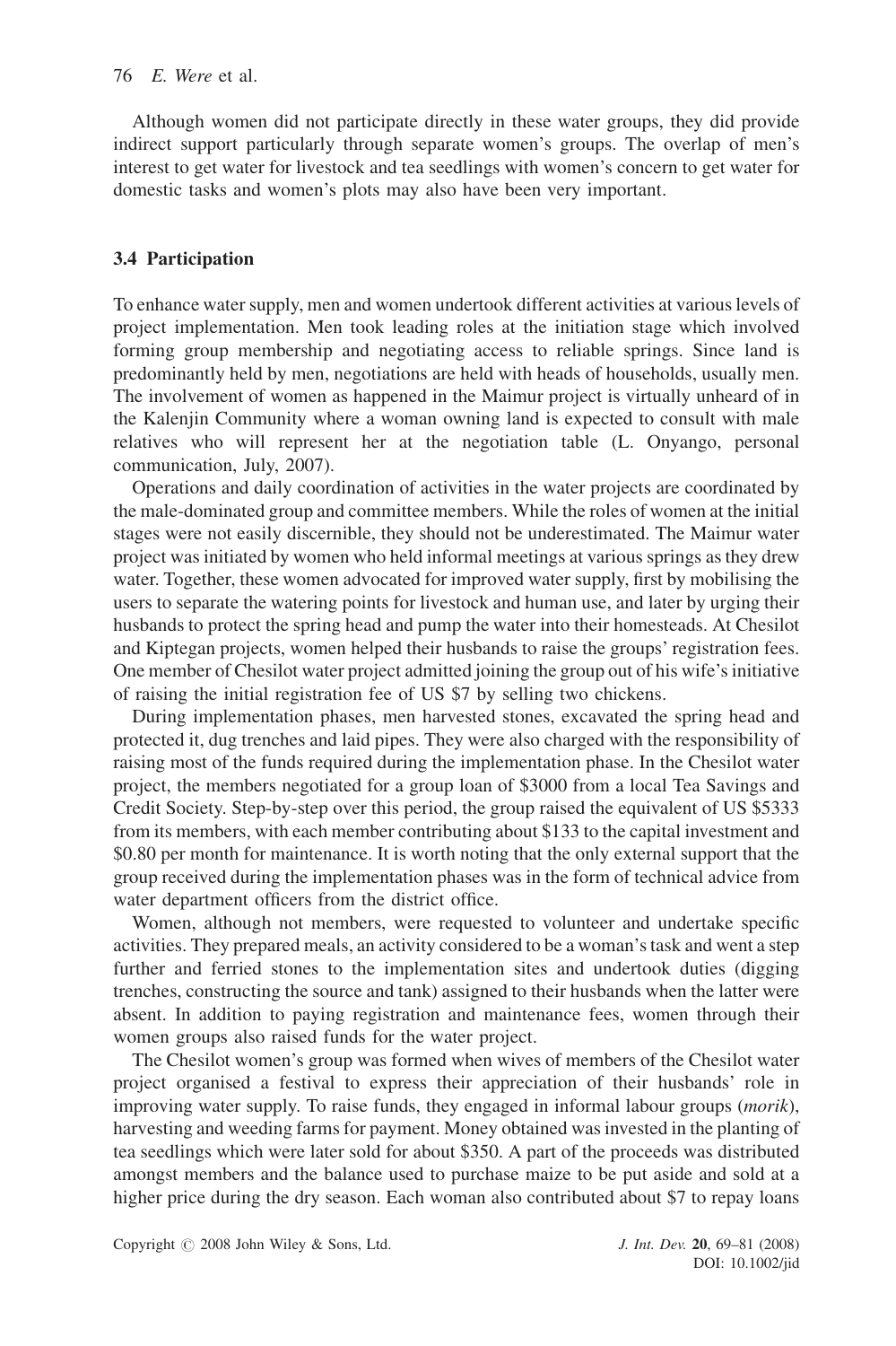| Activity                   | Before completion<br>of construction | After completion<br>of construction |
|----------------------------|--------------------------------------|-------------------------------------|
| Preparing meals            | 16                                   |                                     |
| Source construction        | n                                    |                                     |
| Tank construction          |                                      | 13                                  |
| Not involved               |                                      | <sub>(</sub>                        |
| Attending general meetings |                                      | 16                                  |
| Purchase of sand           |                                      |                                     |
| Carrying stones            |                                      |                                     |
| Digging trenches           |                                      |                                     |
| Registration fee           |                                      |                                     |
| Pipes                      |                                      |                                     |
| Urging defaulters to pay   |                                      |                                     |
| Maintenance fee/fine       |                                      |                                     |

| Table 2. Water management activities undertaken by women before and after construction of |
|-------------------------------------------------------------------------------------------|
| protected and piped water systems $(n=30)$                                                |

Source: household survey of 30 women involved in the Chesilot and Kiptegan water projects.

which had been obtained by their husbands for constructing the tank. On their part, the Kiptegan women's group has a revolving fund made up of 16 members, each of whom contributes \$1.5 each month. From the monthly collection of \$24, the women donated \$7 towards spring protection and purchase of pipes using the rest for household expenses.

The direct participation of women in operation of the water project increased once water supplies were installed in their homesteads. Table 2 shows that after construction women paid maintenance fees; reported vandalism to the project's committee and attended general meetings.

## 3.5 Achieving Effective Collective Action

Chesilot and Kiptegan projects exhibit different levels of collective action despite their similar membership criteria and the fact that both have successfully improved water supply for their members. Both have the same leaders since inception but only at Chesilot were elections held frequently. This together with regular weekly meetings attended by all members enhanced cohesiveness and performance levels at Chesilot. At Kiptegan poor leadership, poor attendance at monthly meetings and sluggish payment of fees has adversely affected progress at enhancing frequency and quantity of water supply particularly during dry seasons. Due to the lack of a storage tank, households relying on water from Kiptegan water project have to return to unprotected sources the moment the water level recedes below the distribution outlet. Compliance to bylaws was also higher at Chesilot compared to Kiptegan. This can be attributed to awareness of existing bylaws by all members and effective administration of sanction for non-compliance.

Broadly, interviews with members of Kiptegan and Chesilot water projects and other groups that have not been successful in initiating community water projects suggest that the success of the water projects can be credited to several factors including:

 By forming group-owned water projects, members showed their understanding of the value of pooling efforts and resources to solve a shared problem. In both the Chesilot and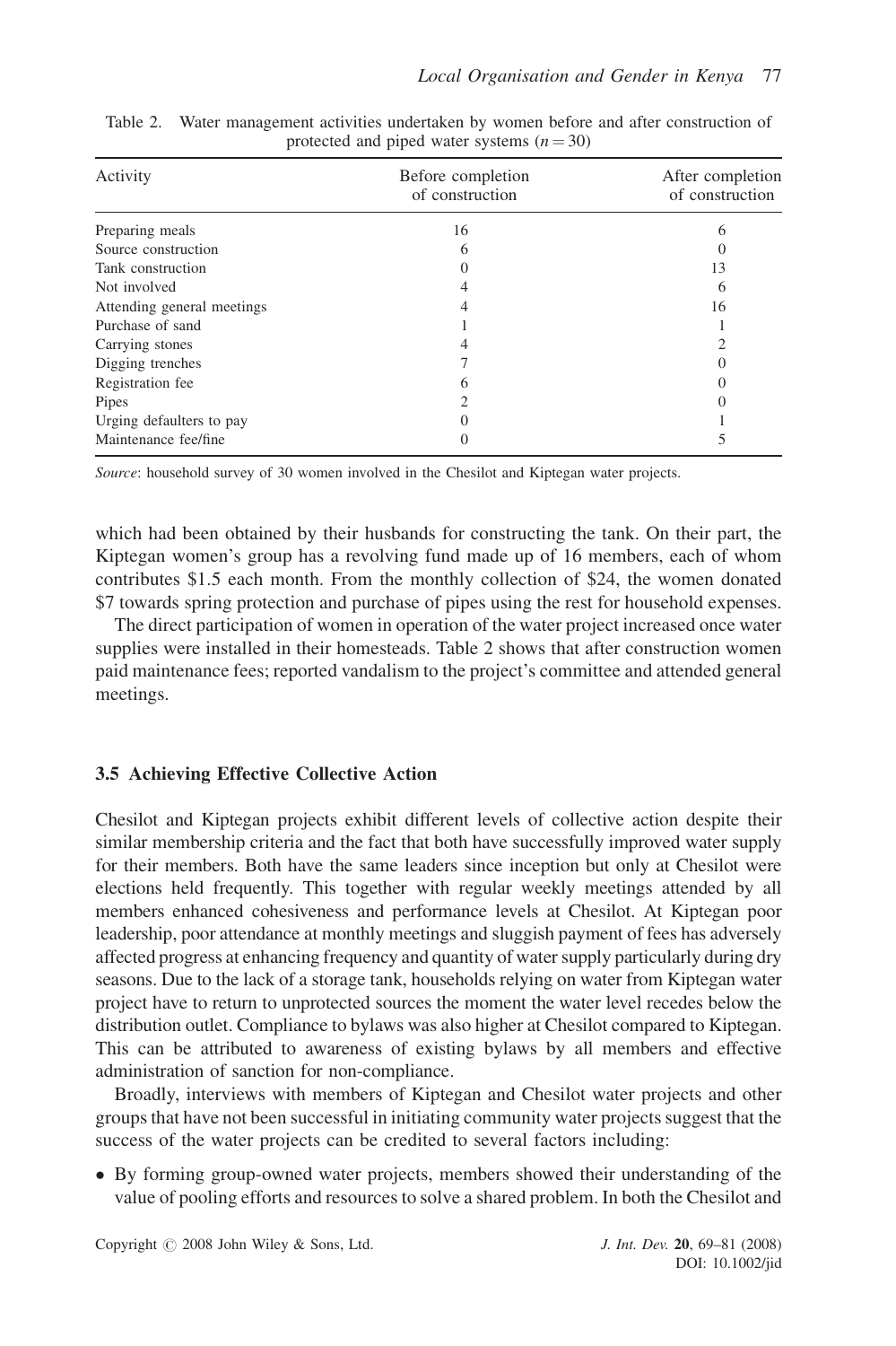Kiptegan water projects, a pool of funds from members' contributions was used to buy adequate pipes to ensure that all members could have piped water in their homesteads, irrespective of their distances from the source of water.

- Similar socio-economic activities and values among members belonging to the same clan and religion increased cohesion and thus bonding capital within the group.<sup>2</sup> At Chesilot, emphasis was placed on the conduct of members during and after meetings. High discipline amongst members meant high attendance at weekly meetings, payment of dues on time and conflicts deliberated upon and resolved at meetings.
- Recognition of the importance of women's participation in water projects, even though they were not formal members, ensured success of the water projects. The ability of women to negotiate their participation and recognition of their role by male members speeded up the implementation process and improved efficiency.
- Awareness and enforcement of written and unwritten bylaws by all interviewed members and many of their wives enhanced collective action at Chesilot water project. The group instituted stiff sanctions for defaulters. For instance, one household's failure to pay its maintenance fee on time resulted in the amount of the fee being doubled and the water disconnected until the payment was made. In another case, one member was ejected from the group for not participating in group activities for two consecutive days without offering an explanation while at the same time refusing to pay a fine amounting to \$3.
- A combination of good governance and transparency is enshrined in the management of the Chesilot water project; records are easily available for inspection by members during the weekly meetings and by members and their wives during the general meeting held once every 6 months. Moreover, officials were elected based on their generosity, determination and geographic location in the village. The latter enables them to monitor how members use water. Notable in all the three groups is the small number of members in the group. Members perceive that increased water supply per household is more likely in small than large groups. Small membership also enables officials to monitor and coordinate activities of water project easily.

While the Chesilot water project has not involved many women as formal members, the women's group that it fostered has contributed greatly to the success of the water project. In addition, both the Chesilot and Kiptegan groups have established linkages with government agencies in order to meet project objectives. In addition, the Chesilot group also enjoyed a successful partnership with a local financial institution that provided credit at favourable terms of repayment.

# 3.6 Conflicts Affecting Community Water Projects

Success at Chesilot and Kiptegan water projects has not been without conflict. Conflicts, though not violent, ranged from vandalism to increased tension between landowners and user groups, and between members and non-members of the water projects. Most of the conflicts revolve around the exclusion of sections of community and individuals from group membership and processes.

Frequent vandalism at the Chesilot spring was, according to the focus group discussions, caused by households that did not benefit from the piped water supply. These households

<sup>&</sup>lt;sup>2</sup>See Lin, 2001 for more on social capital.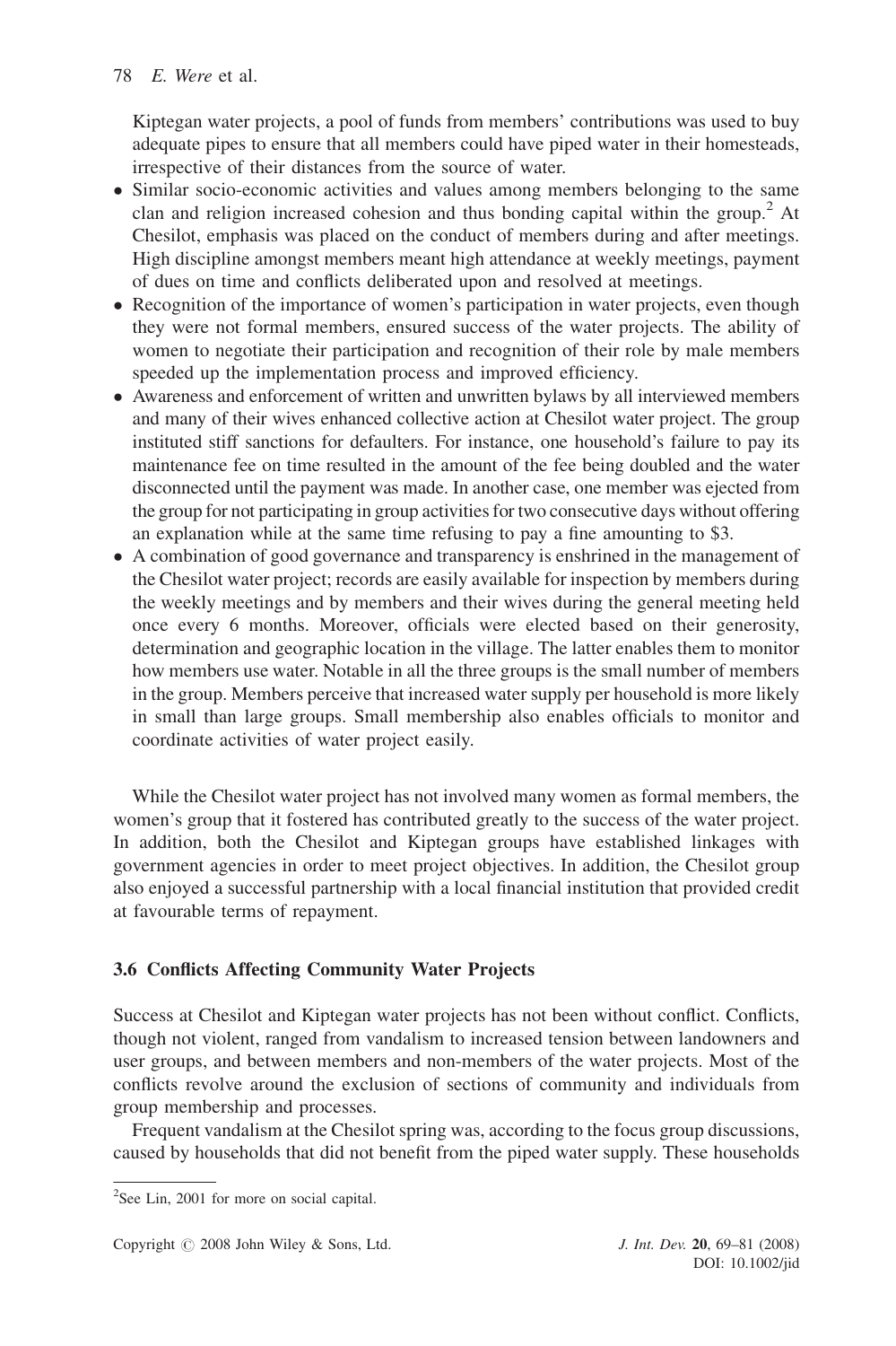had to access water from distant sources during the dry season. In the Kiptegan case, exclusion of existing users of a communal spring as beneficiaries to the piped water scheme and the failure by the group to consult them before beginning construction resulted in resistance against piping of water from the communal spring, forcing the group to identify another spring.

Exclusion of women in the negotiation processes, which is in accordance with local customs, has become a major challenge to the Chesilot water project. One such case was when the group negotiated access to the spring with the male landowner at the onset of the project but upon his death his wife refused to honour the agreement she had not been a party to. She has subsequently frustrated the group's efforts to protect the spring head by cultivating above the spring head and letting her cows eat tree seedlings planted by group members. Efforts by the local administration to resolve the problem have been futile since she refuses to attend meetings called.

#### 4 CONCLUSIONS

The case studies presented in this paper illustrate how some community groups in the Western Kenya highlands have successfully mobilised local investment in water systems in an environment where most groups have failed to do so. This paper underscores the importance of involving both men and women in the management of water supplies. This involvement of men and women is not on equal terms, but in terms that are consistent with their socially defined capabilities and interests. In these cases, the interests of men in obtaining water for confined dairy cattle and cash crop production overlapped with the interests of women for water for domestic use and kitchen gardens. Nonetheless, this paper distinctively illustrates that collective action achieves greater impacts when the division of labour is characterised by reciprocity, when men and women negotiate their rights deliberately, when men and woman undertake complementary activities and when trust and social cohesion is strong between men and women.

This paper also illustrates the importance of women in implementing successful water projects, and ensuring efficient allocation of benefits. However, a major concern raised by the analysis remains the lack of guidelines on women's participation in the revamped water management institutions for Kenya. New questions arise. What are the implications of registration and commercialisation of community water supplies on the participation of women in water management? Will 'privatisation' of water sources dis-empower and marginalise women further as men seek to gain control of water as a commodity?

With the Water Act of 2002 still in the implementation phase, it is unlikely that there will be further changes in Kenya's national water policy in the near future. We thus call upon the regional Water Resources and Management Authority and Water Services Board to acknowledge the need for concerted efforts to put in place frameworks that will facilitate greater participation of women in the management of water supplies. Also, we call for public awareness campaigns to sensitise both men and women about the importance and benefits of involving women in the management of water projects.

## ACKNOWLEDGEMENTS

Elizabeth Were and Brent Swallow acknowledge financial support from the European Union and USAID, contributions of Ben Crow and Ruth Meinzen-Dick who helped to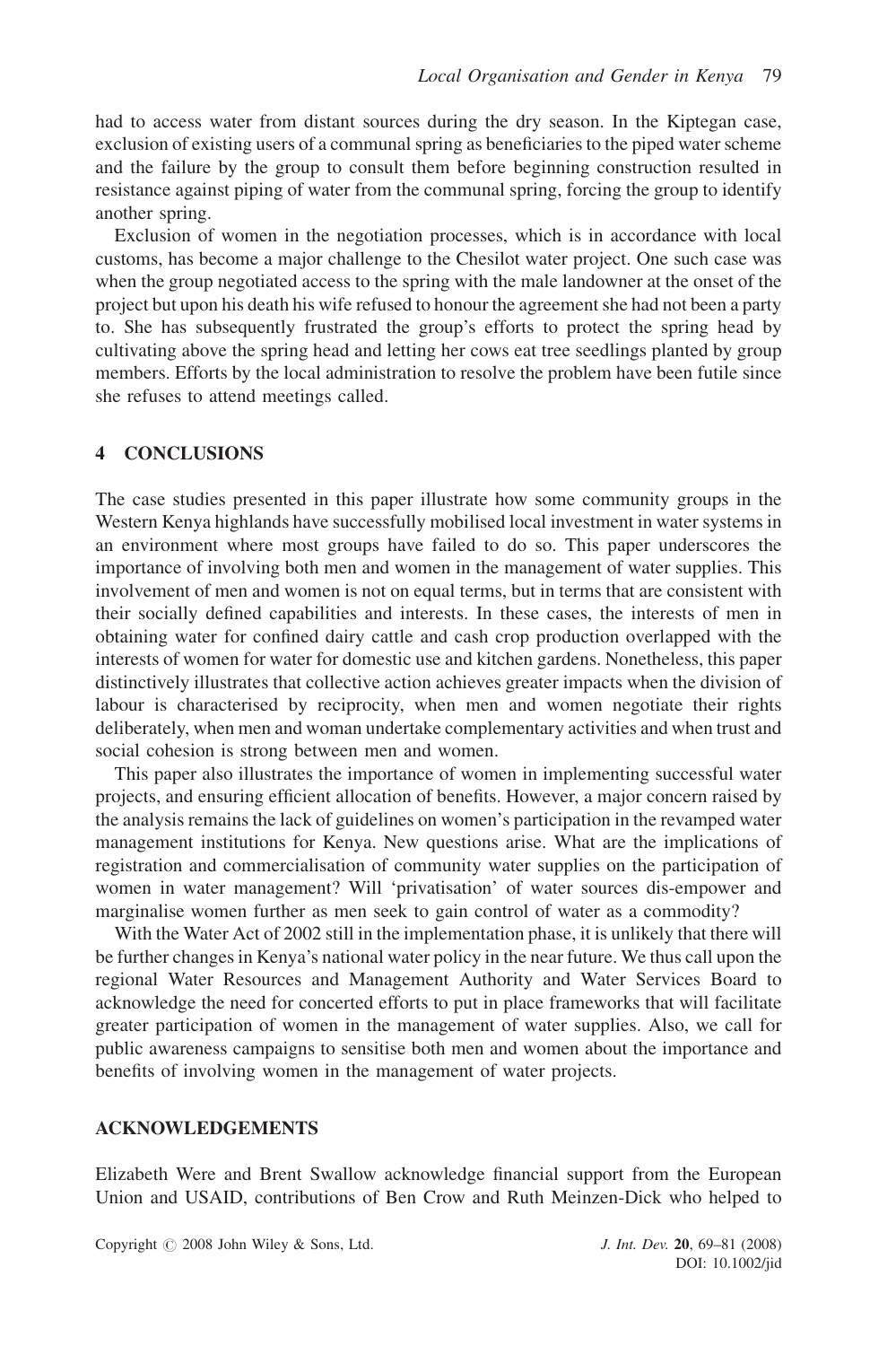shape these studies, the Roy family who approved the publication of Jessica's work and our many colleagues who assisted with the field studies, particularly Daniel Bundotich, Leah Onyango, Kenneth Bii and Rosemary Chemeli. We also acknowledge the members of the Chesilot group who generously provided information about their inspired efforts at water management, especially Reuben Tanui and Joseph Keter. Juan Camilo-Cardenas and Ben Crow provided very useful comments on a previous draft of this paper, most of which have been incorporated into this version of the paper.

## **REFERENCES**

- Crow B, Sultana F. 2002. Gender, class, and access to water: three cases in a poor and crowed delta. Society and Natural Resources 15: 709–724.
- Government of Kenya. 2002. The Water Bill, 2002. In Kenya Gazette Supplement, Bills 2002. Government Printer: Nairobi; 287–413.
- Guerquin F, Ahmed T, Hua M, Ikeda T, Ozbilen V, Schuttelaar M. 2003. World Water Actions: Making Water Flow for All. Water Action Unit, World Water Council: Marseille, France.
- Katui-Katua M. 2004. Drawers of Water II: Kenya Country Report. International Institute for Environment and Development: London.
- Lin N. 2001. Social Capital. Cambridge University Press: Cambridge, UK.
- Maharaj N, Kusum A, Garcia Vargas M, Richardson G. 1999. Mainstreaming Gender in Water Resources Management: Why and How. Background Paper for the World Vision Process, Paris, World Water Vision and World Water Council, 1999.
- Meinzen-Dick R, Zwarteveen M. 1997. Gendered Participation in Water Management: Issues and Illustrations From Water Users' Associations in South Asia. Paper prepared for Women and Water Workshop International Irrigation Management Institute 15–19 September 1997, Sri Lanka.
- Njonjo A. 1997. Study of community managed water supplies—final report on case studies and experience exchange. In World Bank RWSG-EA. Survey of Community Water Supply Schemes; Republic of Kenya/JICA, Nairobi.

Njonjo A, Lane J. 2002. Rural Piped Water Supplies in Ethiopia, Malawi and Kenya: Community management and Sustainability. Water and Sanitation Program, Field Note 13; http:// www.wsp.org/filez/pubs/328200711859\_RuralPipedWater.pdf, last accessed on 18 October 2007.

Nishimoto S. 2003. Mainstreaming Gender in Water Management: A practical journey to Sustainability. A Resource Guide. Environmentally Sustainable Development Group. Bureau for Development Policy. UNDP, New York.

Orchardson IQ. 1961. The Kipsigis. Kenya Literature Bureau: Nairobi.

- Ormrod JE. 1999. Human Learning, (3rd edn). Prentice-Hall: Upper Saddle River, NJ.
- Pandolfelli L, Meinzen-Dick R, Dohrn S. 2007. Gender and Collective Action: A Conceptual Framework for Analysis. CAPRi Working Paper No. 64. International Food Policy Research Institute: Washington, DC.
- Peristiany JG. 1939. The Social Institutions of the Kipsigis. Oxford University Press: Oxford.
- Sorensen A. 1990. Women's Organizations and Changing Gender Relations Among the Kipsigis of Kenya. Centre for Development Research: Copenhagen.
- Suda C. 2000. Gender, culture and environmental conservation in Western Kenya: contextualizing community participation and the choice of techniques. Nordic Journal of African Studies 9(1): 31–48.
- Swallow B. 2005. Potential for poverty reduction strategies to address community priorities: case study of Kenya. World Development 33(2): 301–321.